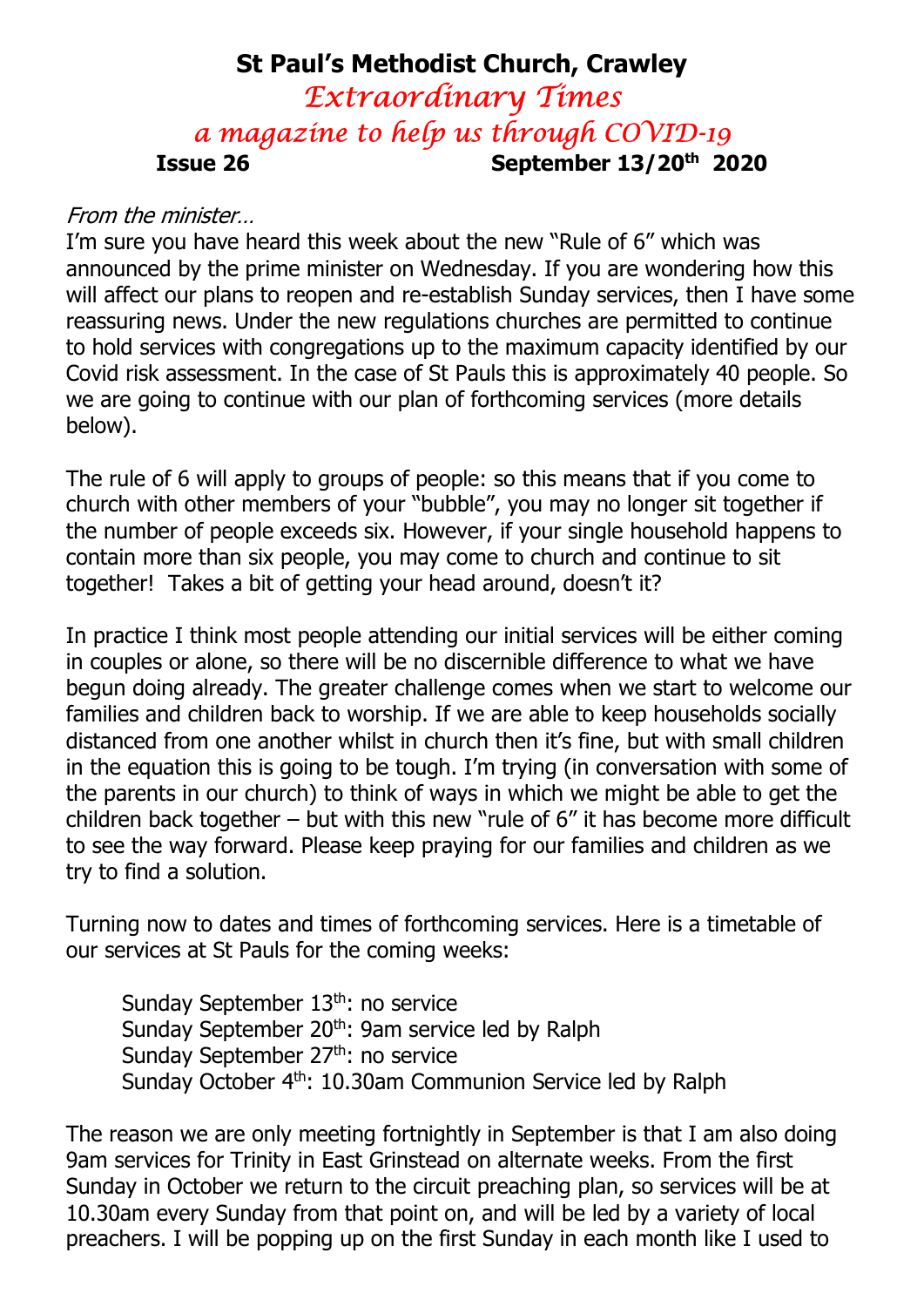before lockdown to lead a communion service (and additionally if there are 5 Sundays in a month). If you've been enjoying hearing your own minister leading services online every Sunday over the past 6 months, then you can still catch me on Facebook by watching the 10.45 morning service from Trinity each Sunday, because they are not planning on opening that service to the public until the singing ban is lifted. You won't be able to tune in live of course if you are attending St Pauls, but the recordings will be available afterwards on Trinity's Facebook page. Please note that from the beginning of October, half of these services will also be led by local preachers or other circuit ministers, since I will be coming to St Pauls and to other circuit churches.

If you are on Facebook then I bring news that I will be starting an online Alpha course shortly. This will be live on Facebook every Wednesday evening from 7.30pm – 8.30pm, commencing on October  $7<sup>th</sup>$  and running for a total of 11 weeks. I will be leading all the sessions from my home. If you've never done an Alpha course before then I heartily recommend it, even if you have been coming to church for years. Alpha is basically an introduction to Christianity, and I have seen quite a lot of people come to Jesus over the years through Alpha courses I have led or been involved with. If you have friends or family members who you think might like to join in, then please let them know about it.

To register for the course simply go to the St Pauls Facebook page and click the box that says "Try Alpha Online". It will lead you to a group which you can join, and through which you can tune in the course sessions each week. The group is private, but anyone can join (or leave) at any time. More details to follow.

Do spread the word, particularly about our services restarting, with people you know who don't receive this newsletter. I look forward to seeing you again soon.

God bless, Ralph

A prayer… Lord, in these ever changing times We often feel insecure and uncertain We reach out to You The only constant, unchanging part of our life in these troubled times You are our rock and our fortress In You we will trust Our confidence is in You Our hope is in the cross The price You paid for us Thank you for loving us AMEN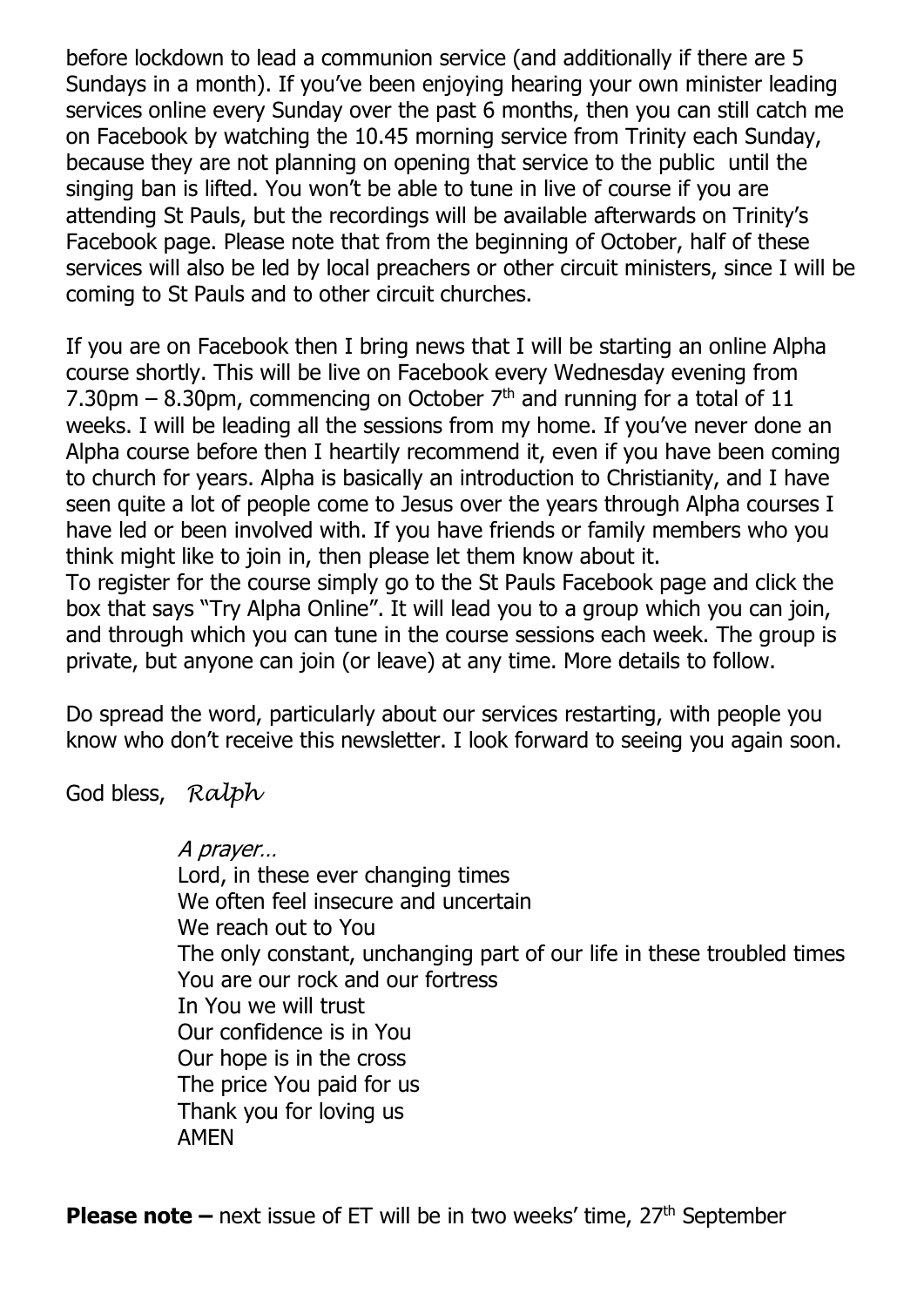#### What's On This Week & Next

Sundav 13<sup>th</sup> 10:45am Online worship from Trinity with Rev Ralph

**Sunday 20<sup>th</sup>** 9am 30 minute service at St Paul's with Rev Ralph 10:45am Online worship from Trinity with Rev Ralph

**Tuesdays** During the afternoon sometime Live message from Rev Ralph in St Paul's

Wednesdays 2pm Wednesday worship online with Rev Ralph

### Prayers at 6 & 8

As we face new restrictions on meeting friends and family as Covid -19 infection levels rise, ask God to give us all strength and patience to deal with the situation. Pray especially for students returning to universities and colleges and for their families, anxious for their safety.

**Continue to pray** for Geoff and Jean as well as others we know who have needs known to ourselves.

**Send** your prayer requests to ask.stpauls@gmail.com Permission must be received from a person before their name is put on the Church prayer list



# It's done – I've had my hair cut!



My long hair has gone to Little Princess Trust, to be used to make a wig for a child with cancer. Many thanks to everyone who kindly supported me and donated. The total money raised today is £565.00; more than I had hoped for and enough for a wig to be made for a



child with hair loss due to cancer. You can see more about *Little Princess Trust* at https://www.littleprincesses.org.uk/ Many thanks, Sue Poole